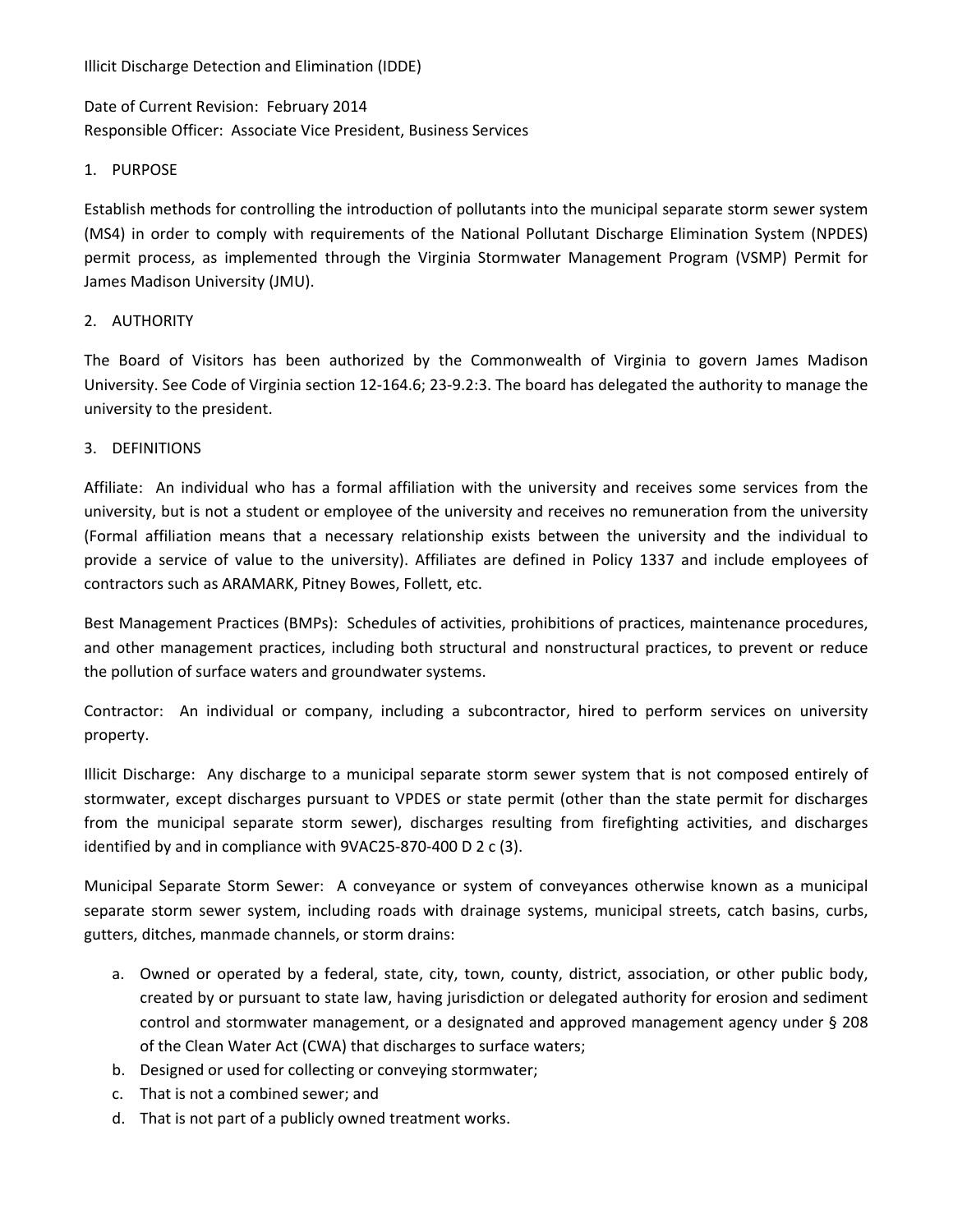Municipal Separate Storm Sewer System (MS4): All separate storm sewer systems that are defined as "large" or "medium" or "small" municipal separate storm sewer systems or designated under 9VAC25‐870.

Visitor: A person who is not enrolled at, compensated by or an affiliate of the university.

# 4. APPLICABILITY

This policy is applicable to all students, faculty, staff, contractors, affiliates and visitors of James Madison University.

## 5. POLICY

No university employee, student, visitor, contractor or department shall cause or allow discharges into the university's storm sewer system which are not composed entirely of stormwater, except for the allowed discharges provided in the Virginia Stormwater Management Program (VSMP) Permit Regulations (9VAC25‐870). Prohibited discharges include, but are not limited to: oil, anti‐freeze, grease, chemicals, wash water, paint, animal waste, garbage, and litter. The spilling, dumping, or disposal of materials other than stormwater to the storm drainage system is prohibited.

### 6. PROCEDURES

a. Field Screening

Field observations of MS4 outfalls shall be conducted at least once per year during dry weather conditions. Observations shall be recorded using the current inspection form and information entered into a tracking database.

If flow is observed, or evidence suggests that illicit discharges may exist, further investigation shall be administered by any of the following methods:

- i. Tracing discharge up storm sewer system;
- ii. Taking a sample of discharge for analysis in order to determine if a pollutant is present and identify the pollutant;
- iii. Implement best management practices to eliminate illicit discharges;
- iv. Scheduling follow up observations; and
- v. Any other appropriate measures deemed necessary.
- b. Notification of Spills and Illicit Discharges

Once a spill or illicit discharge has been observed, the incident shall be reported to the Stormwater Coordinator and Safety & Training Coordinator. If those individuals are unavailable, contact Work Control or Campus Police. Failure to provide notification of the incident shall be a violation of this policy.

An initial investigation shall be performed within one business day of receiving notification and appropriate measures taken in order to prevent further discharge and begin remediation of pollution.

c. Tracking

Field observations shall be tracked in a database. Data fields to be included shall be:

i. Date discharge observed/reported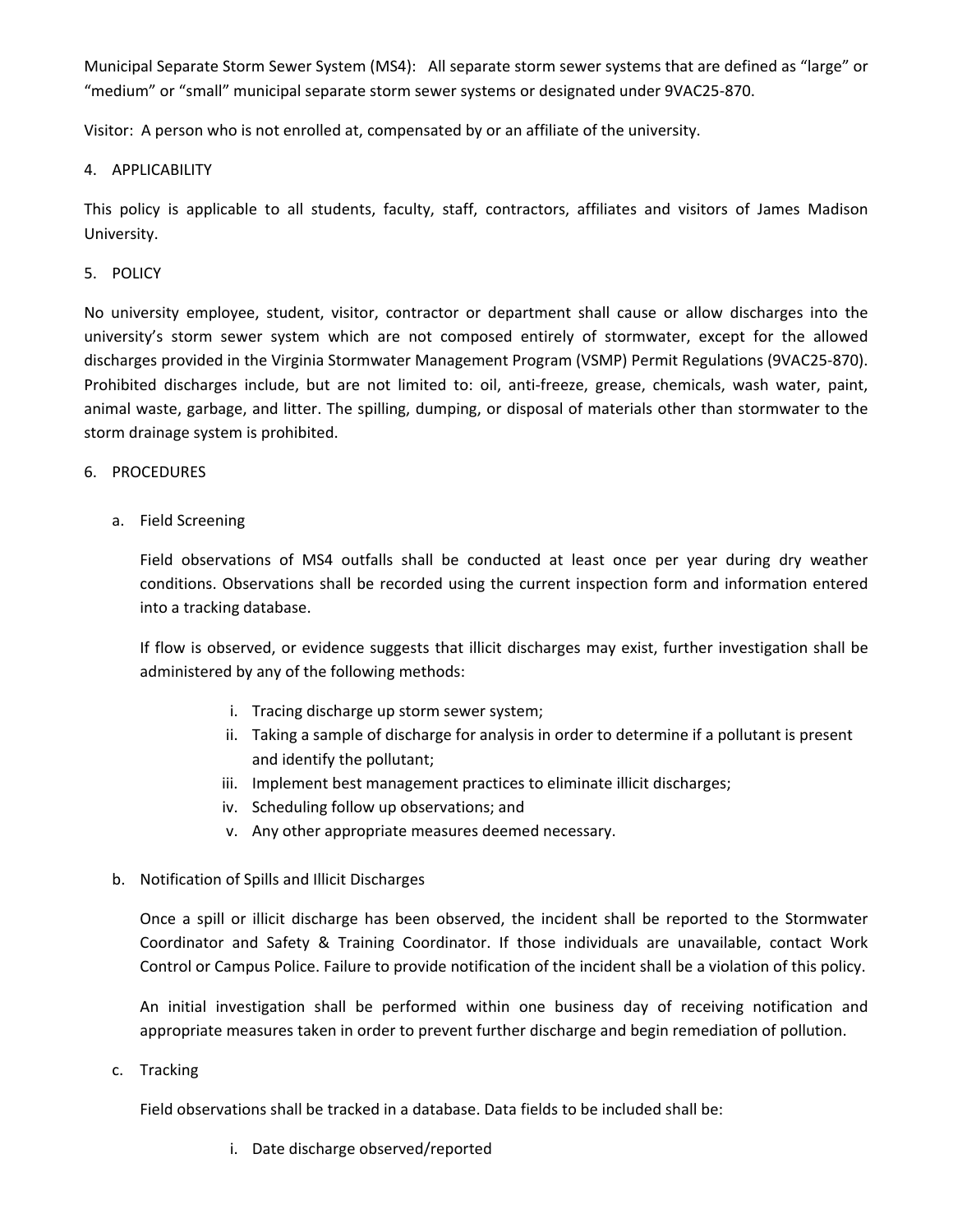- ii. Location of discharge
- iii. Summary
	- 1. Results of investigation
	- 2. Any follow‐up to investigation
	- 3. Resolution of investigation
- iv. Date investigation closed

# d. Enforcement

When a violation of this policy has been detected, JMU may order compliance, by either verbal notice or written notice, to the responsible party. Such notice may require without limitation:

- i. The performance of monitoring, analyses, and reporting;
- ii. The elimination of prohibited discharges or connections;
- iii. Cessation of any violating discharges, practices, or operations;
- iv. The abatement or remediation of stormwater pollution or contamination hazards and the restoration of any affected property;
- v. Payment of any fee, penalty, or fine assessed against JMU to cover remediation cost;
- vi. The implementation of new stormwater management practices; and
- vii. Disciplinary action up to and including dismissal, where appropriate.

The listed requirements will be at the expense of the responsible party.

In the event that adequate measures are not initiated, JMU may issue work orders to correct the violation and bill the responsible party for expenses incurred.

If additional measures are required for enforcement, the president will be notified.

e. Training/Education

A training program for Stormwater Pollution Prevention/Good Housekeeping and Illicit Discharge Detection & Elimination (IDDE) will be presented for Facilities Management employees on an annual basis, and during new employee orientation for Facilities Management staff.

Educational materials for Stormwater Pollution Prevention and Illicit Discharge Detection & Elimination will be distributed through various forms of media to the members of the JMU community.

7. RESPONSIBILITIES

Stormwater Coordinator: Responsible for administration, implementation and enforcement of this policy.

All students, faculty, staff, contractors, affiliates and visitors of James Madison University are responsible for abiding by this policy and reporting illicit discharges to the proper authority.

### 8. SANCTIONS

Regarding employees of JMU and affiliates, sanctions will be commensurate with the severity and/or frequency of the offense and may include termination of employment.

Regarding students, sanctions will be commensurate with the severity and/or frequency of the offense and may include suspension or expulsion.